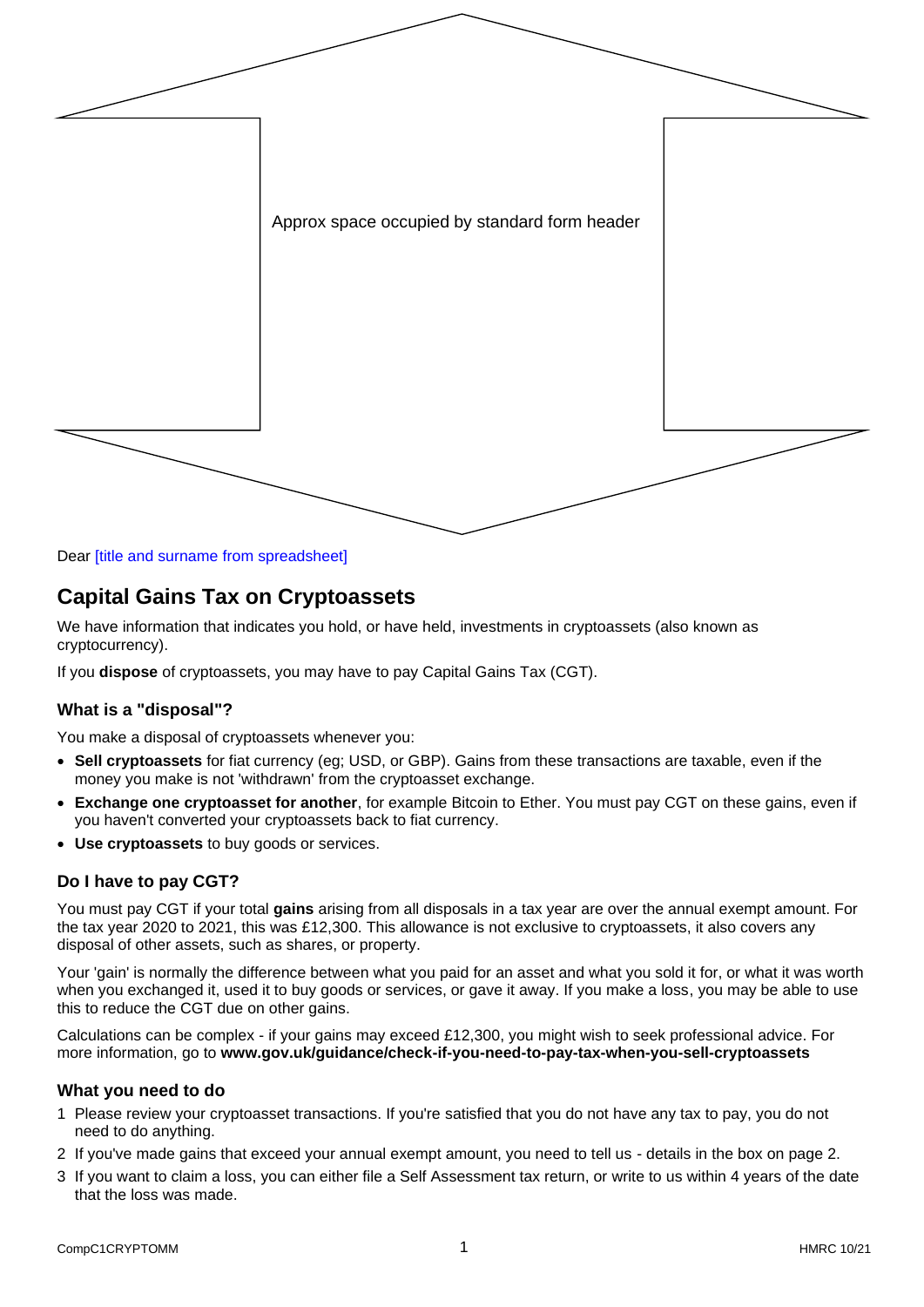**To tell us about gains made during the 2020/21 tax year** please file a Self Assessment tax return before 31 January 2022 (unless we have sent you a 'notice to file' which specifies a later date).

Alternatively, you can declare gains using our Real Time Transactions service, up until 31 December 2021. Go to **www.gov.uk/capital-gains-tax/report-and-pay-capital-gains-tax** for more information.

### **To tell us about gains made in previous tax years,** you can either:

- complete a disclosure using our Digital Disclosure Service go to **www.gov.uk** and search for **'voluntary disclosure**'; or
- file a Self Assessment tax return or amend the return that you've already filed for that tax year, subject to the relevant deadline.

#### **To file, amend, or register to file a Self Assessment return**, go to **www.gov.uk** and search for **'selfassessment'**.

If you've not yet registered for Self Assessment, you'll have to do this before you can file a tax return. Please do this as soon as possible, as the registration process can take up to 4 weeks, and if you've not paid any tax you owe in full by 31 January 2022, you may have to pay a penalty.

If you owe tax for previous years, we charge interest on the amounts due, and may also charge a penalty. You may be able to reduce the amount of any penalty we charge if you tell us that something is wrong before we find it and help us put things right.

## **If you need more help**

For more guidance on Capital Gains Tax, go to **www.gov.uk** and search for **'Capital Gains Tax'**. This includes details about tax rates, the annual exempt amount for previous years, tax when you give assets away, and how CGT applies to assets held in trust.

If you are mining cryptoassets, or using them as part of your trade, then different tax rules may apply. For more information, go to **www.gov.uk** and search for '**cryptoassets manual**'.

If you have any questions about this letter, please contact us by:

- phone our number is at the top of this letter;
- email you'll need to first acknowledge that you understand and accept the risks of communicating by email, as described in the enclosed factsheet; or
- post our address is at the top of this letter.

If there's anything about your health or personal circumstances that may make it difficult for you to deal with this matter, please tell us so that we can help you in the most appropriate way. For more details, go to **www.gov.uk/get-help-hmrc-extra-support**

When you contact us, please quote our reference number from the top of this letter and provide a daytime phone number.

If we have an open compliance check into any of your tax returns, please contact the officer dealing with that check.

We've also sent a copy of this letter to your agent [agent name from data file].

Yours sincerely

### **Capital Gains Tax Compliance Team**